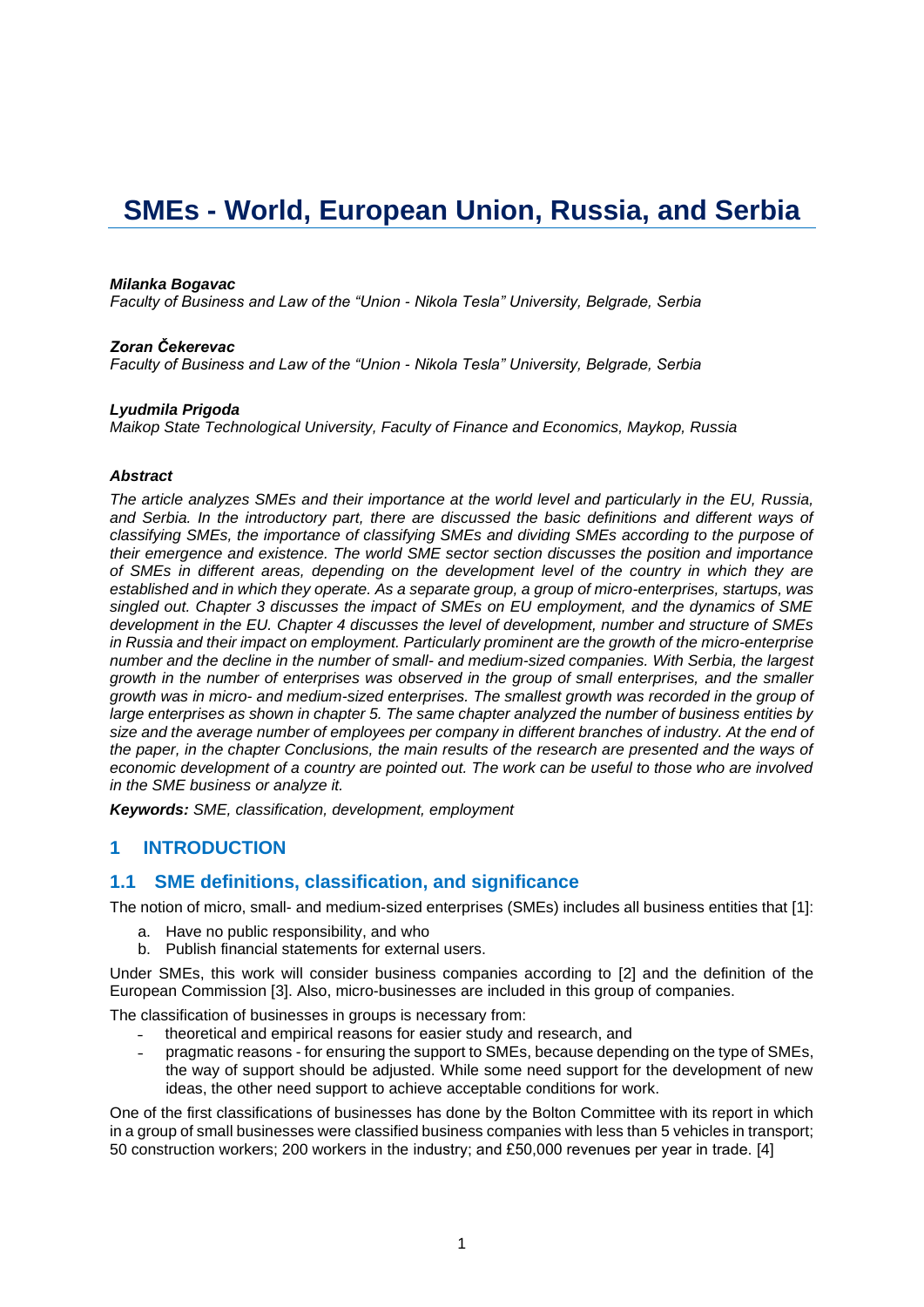However, it can be said that besides all the efforts made, there is no single definition for a small business today. The reasons lie, primarily, in the variety of jobs that these business companies deal with, and then in a different tradition, approaches, a degree in the wealth of the country or group of countries, etc. In the EU, the definition of SMEs was changed in time, and for comparison, the following table shows the classification of businesses from the years 1996 and 2005 (still valid).

| Number of<br><b>Category of</b> |           | <b>Annual gross income</b> |                                                 | <b>Or</b> | <b>Value of total assets</b> |                                   |  |
|---------------------------------|-----------|----------------------------|-------------------------------------------------|-----------|------------------------------|-----------------------------------|--|
| <b>SMEs</b>                     | employees | 1996                       | 2005                                            |           | 1996                         | 2005                              |  |
| <b>Micro</b>                    | $~<$ 10   | $*$ *                      | ≤ 2 million $€$                                 | or        | $***$                        | ≤ 2 million $€$                   |  |
| Small                           | < 50      |                            | ≤ 7 million $\epsilon$ ≤ 10 million $\epsilon$  | or        |                              | 5 million € $\leq$ 10 million. €  |  |
| <b>Medium</b>                   | < 250     |                            | ≤ 40 million $\epsilon$ ≤ 50 million $\epsilon$ | or        |                              | 27 million € $\leq$ 43 million. € |  |

### *Table 1 Definition of SMEs in the EU*

### *Source: Author based on* [5] *and* [3]

Although this definition is valid for all EU members, German Federal Ministry of Economic Affairs and Energy in the category of SMEs count enterprises with less than 500 employees and annual income less than EUR 50 million [6]. In the same manner, the SMEs are considered by Germany's state-owned Development Bank (KfW), but for analytical purposes, it uses stricter restrictions. For small trade, the limit is an annual turnover of EUR 12.5 million, for construction, up to 200 employees, and for services, an annual turnover of EUR 25 million. If companies from these areas go to at least one of the boundaries they will be classified in a group of large business entities [7]

The applicable Law on Accounting in Serbia classifies legal entities in a similar way to the EU, but with differences regarding the value of annual business income and the average value of business assets. A company needs to meet at least two of the three conditions listed in Table 2.

|                            |                                          | <b>Serbia</b>                                                      |    | <b>Russia</b>                                                                      |                                          |                                                             |
|----------------------------|------------------------------------------|--------------------------------------------------------------------|----|------------------------------------------------------------------------------------|------------------------------------------|-------------------------------------------------------------|
| <b>Category</b><br>of SMEs | <b>Average</b><br>number of<br>employees | <b>Annual</b><br><b>business</b><br><b>income</b><br>[Million RSD] | or | <b>The average</b><br>value of the<br><b>Business</b><br>property<br>[Million RSD] | <b>Average</b><br>number of<br>employees | <b>Annual</b><br>business<br><b>income</b><br>[Million RUB] |
| <b>Micro</b>               | $\leq 10$                                | $\leq 82.931$                                                      | or | ≤41.465                                                                            | $1 - 15$                                 | 60                                                          |
| Small                      | $\leq 50$                                | $\leq 1,042.560$                                                   | or | $\leq 521.280$                                                                     | 15-100                                   | 400                                                         |
| <b>Medium</b>              | < 250                                    | ≤ 4,146.545 or                                                     |    | $\leq$ 2,073.272                                                                   | $101 - 250$                              | 1,000                                                       |

### *Source: Author based on* [2], [8] & [9]

In the United States, all business companies with less than 500 employees and annual income up to \$40 million are considered small. Often, companies with less than 20 employees are considered microbusiness. In some analyses as a border, 100 employees are taken, but one can say that there is no clear way to identify them.

If it is to judge by the number of SMEs in all countries, their significance is huge, but when looking at the effects that these companies are making, it can be seen that a great number of SMEs have no employees at all and that their contribution to the country's economy is considerably smaller than expected. For example, in the UK in 2002, 69% of the businesses had no employees. They contributed to employment with 12.8% and to annual gross revenue with 7.2% [10]. The situation was even more unfavorable in 2017. 4.3 million SMEs (i.e. 76%) except the owner had no other employees. [11] Based on the same research, one can see that the annual business income by one employee is for 46.99% larger in large companies than in SMEs together. It is also possible to see that annual business income per employee grows with the size of the company and that for 22.4% higher in the medium companies (with 50-249 employees) compared to small business companies (with 1-49 employees). The results show that annual business income per employee in companies "without employees" is slightly less than half (49%), or third (33.34%) of the average achieved in the SMEs (0-249 employees) and large business companies, respectively.

# **1.2 The small- and medium companies Schumpeter and the other SMEs**

According to Joseph Schumpeter, the company is innovative when it creates new combinations of production factors. This can be the introduction of new goods or existing goods of better quality,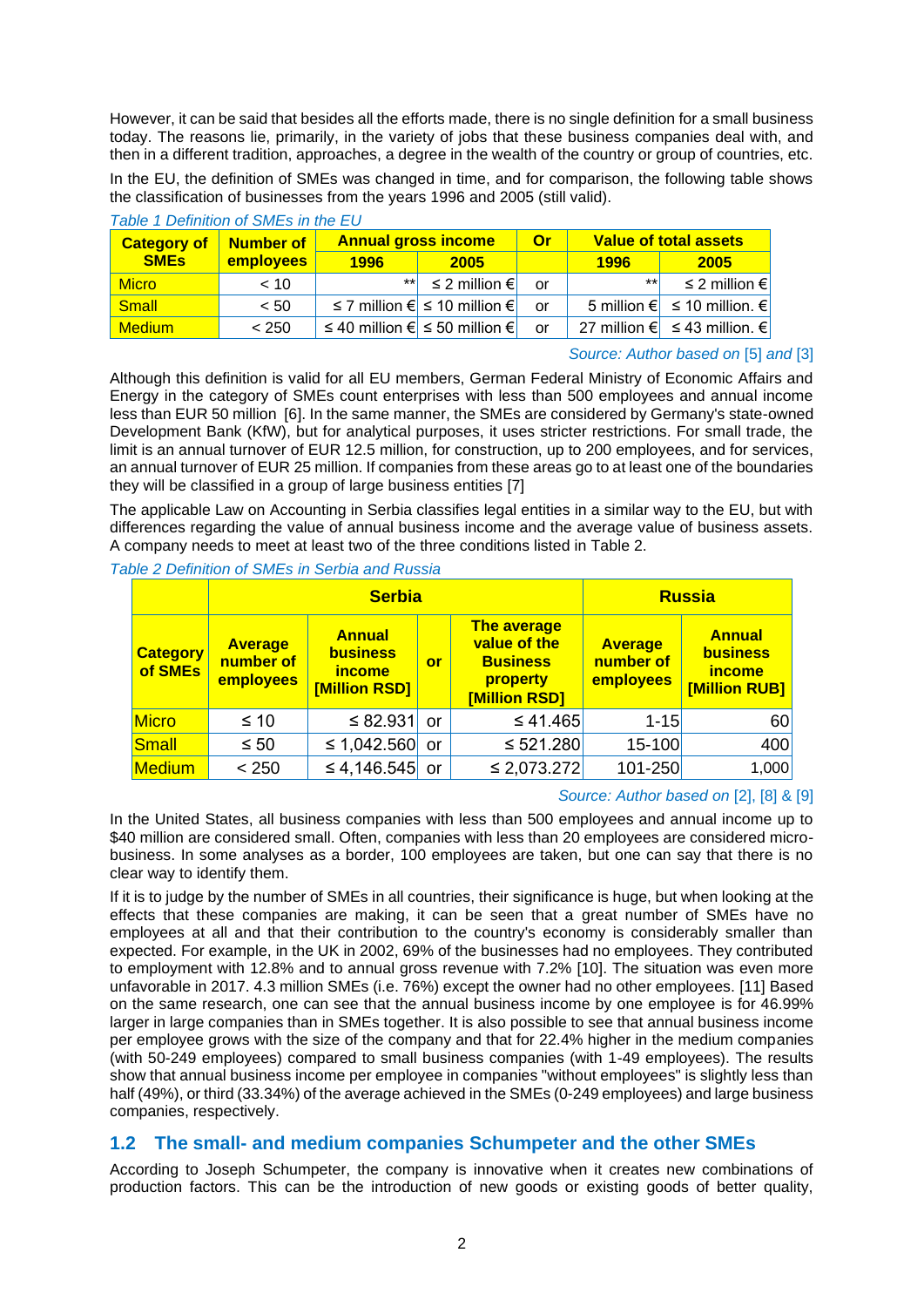introducing a new way of producing, opening new markets, using new sources or new materials, or reorganizing the company. The company of Schumpeter's companies is launching changes and thus helping to develop production power. They change the competition in the markets and force other companies to adapt or lose the market. This group of companies counts only a small number of total companies. Other companies, as a rule, follow Schumpeter's and thus, also contribute to economic development. At the same time, Schumpeter also had an idea of "creative destruction", i.e. that creative firms have led to the destruction of existing structures, including companies that cannot be adapted. The Schumpeter company can be large or small; existing or startup. [12]

An SME is not by default a company of Schumpeter's type. This applies especially to the SMEs in developing countries, which are mainly driven by poverty.

There is a big difference between starting the work of an SME in terms of its ability to be the bearer of new technologies, skills, and abilities. Self-Employment, especially in the informal sector, is often a sign of a retardment, not a dynamic.

Based on the exhibited, the SMEs may be classified according to the reasons for their occurrence into three groups:

- Schumpeter's SMEs that innovate and create something new.
- ˗ "Normal" SMEs that can be adapted to the challenges created by the Schumpeter's firm. They mainly respond to competitive pressures but do not alter or innovate their business in their way.
- SMEs created by poverty They are a result of a lack of economic development combined with a lack of employment opportunities and unsatisfactory social conditions.

Of Schumpeter's SMEs is expected innovativeness, "normal" SMEs can produce a few innovations in their attempts to cope with the competition of the Schumpeter's companies, and from the SMEs created because of poverty it is not to expect innovation in high technological level, because they are based on cheap work and exploitation of employees. Such business companies arise and operate mainly at the time of economic crises and usually disappear with the improvement of economic conditions.

In Metzger's survey [13], there was noticed that in 2016 in Germany, 46% of the startups were founded for the realization of a new business idea. 25% of new start-ups were established because the founders had no other way to provide the means for life, and 29% were established for other reasons. For Germany, it is logical that the startups are most commonly found for the realization of a new idea. In less developed countries and developing countries, it is logical to be a significantly higher number of startups established as "normal" or "by poverty".

Nowadays it is assumed that the SMEs are market-oriented and that without such orientation, they cannot exist for long. The term "market orientation" can be seen with two points of view, as [14]:

- 1. Cultural phenomenon [15], where the market orientation is the basis of the marketing and strategic planning, which directs the company to the creation and delivery of superior values for its customers. there can be extracted three different elements: customer orientation, competition orientation, and inter-functional coordination.
- 2. The manner of behavior, where the market orientation is defined as the generation of market intelligence at the level of the organization, which involves the processes of the strict application of marketing concepts in practice. [16]

Many empirical pieces of evidence indicate a direct or indirect but positive impact of market orientation on the business of small- and medium-sized businesses.

# **2 SME SECTOR IN THE WORLD**

The World Trade Organization in 2016 have published a general report on the SMEs, and the biggest discovery was the knowledge of how little the SMEs are known and how unexplored they are. Although it is estimated that the SMEs cover 95% of all businesses, "they remain understudied, underappreciated and underserved, little understood even by the larger companies that count them as customers and suppliers. What's more, they have been consistently ignored by negotiators writing international trade rules." [17] As a result, cross-border trade is much more complicated and costly for SMEs than for major business companies. The pieces of evidence suggest that the progress of technology and cross-border trading are in a strong correlation and that business companies that use modern technologies have a higher chance of cross-border trade. An eBay survey conducted in 22 countries shows that 97-100% of the *technologically equipped* SMEs export, unlike traditional SMEs, with only 2-28% of exporters. This shows that when it comes to trade, digitalization gives good support for exports, and the main obstacles to exports become access to distribution networks, information on legal regulations and standards of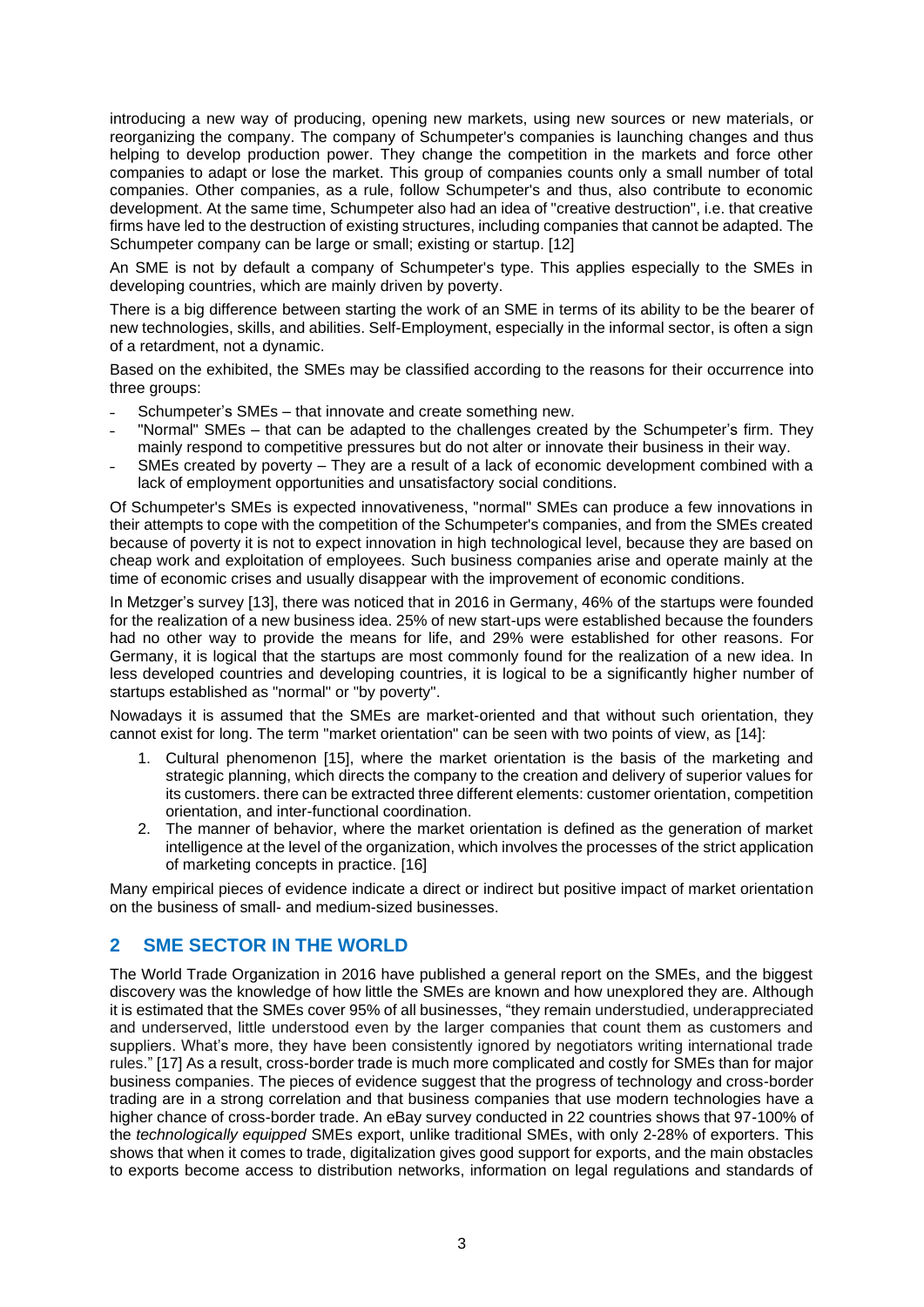cross-border traffic, customs procedure, Finance, and payment, as well as the economical delivery. The trend is that the private and public sectors try jointly to resolve the aforementioned problems and to improve the environment for the business of SMEs. One of the ways is to create and use the platform of electronic commerce to facilitate and make cheaper contact with consumers to spread information about their products and to achieve trust with potential clients. Some platforms, like ShipaFreight [18], enables SMEs to manage their shipments safely and simply, practically offering *door-to-door delivery.* These include reservations for shipments, different payment options, online shipment tracking, and the other which until recently was not available to SMEs.

The SME's share in the total number of businesses is over 95% (in 17 countries of OECD + Brazil). In the less developed countries, it can be expected that the share is even greater, although it is in some developed economies, such as in the Netherlands, very high and at the level of 97-98%. The structure of businesses in economies with different levels of development is shown in Table 3.

|                            | <b>Micro companies [%]</b>                                           |            |              |                 |                           | <b>Small- and Medium Enterprises [%]</b> |                                                     |            |              |                 |                              |
|----------------------------|----------------------------------------------------------------------|------------|--------------|-----------------|---------------------------|------------------------------------------|-----------------------------------------------------|------------|--------------|-----------------|------------------------------|
|                            |                                                                      |            |              | and             |                           | edium                                    | <b>Small and Medium-sized</b><br>together           |            |              |                 |                              |
| <b>Economy</b>             | total<br>ဖ္ပ<br>Ξ<br>$\overline{\mathbf{a}}$<br><b>Share</b><br>numb | Production | <b>Trade</b> | <b>Services</b> | Agriculture<br>n<br>other | rises<br>ក<br>Ο<br><b>Share</b><br>enter | ΘS<br>έ<br><u>e</u><br>ិ៍<br>enterp<br><b>Share</b> | Production | <b>Trade</b> | <b>Services</b> | Agriculture<br>others<br>and |
| <b>Developed</b>           | 87.1                                                                 | 8          | 35           | 56              | 1                         | 10.7                                     | 2.2                                                 | 22.0       | 25.0         | 52.0            | 1.0                          |
| <b>Under development</b>   | 80.5                                                                 | 11.5       | 44.3         | 38.9            | 5.3                       | 15.6                                     | 3.9                                                 | 19.9       | 30.6         | 41.0            | 8.5                          |
| G20 in development         | 82.1                                                                 | 14         | 33           | 40              | 14                        | 13.2                                     | 4.7                                                 | 21.0       | 31.0         | 44.0            | 3.0                          |
| Other development          | 80.5                                                                 | 10         | 46           | 40              | 3                         | 14.9                                     | 4.5                                                 | 18.0       | 32.0         | 41.0            | 8.0                          |
| Most underdeveloped (LDCs) | 78.6                                                                 | 15         | 45           | 31              | 9                         | 20.7                                     | 0.6                                                 | 24.0       | 23.0         | 37.0            | 16.0                         |
| <b>Total</b>               | 82.9                                                                 | 11         | 43           | 42              | 5                         | 13.8                                     | 3.3                                                 | 20.0       | 30.0         | 42.0            | 8.0                          |

*Table 3 Share and sectoral distribution of micro, small-l and medium-sized businesses in the total number of SMEs*

### *Source:* [19]

In table 3, it is clear that the vast majority of SMEs constitute micro business companies with an average of about 83% of more than 12 million businesses covered by this report. It is also possible to see that in the least developed countries, the share of medium-sized companies is very small. However, the surveys conducted by Hsieh and Olken [20] show that in the lowest-developed countries, together with medium, there are no major businesses. According to Fernandes, Freund, and Pierola [21], there is a greater lack of them than of the middle-sized businesses. They conducted this research on a sample of 45 countries.

The table also shows that most of the SMEs are dealing with trade and services. Eleven percent of micro and 20% of small- and medium-sized companies are engaged in production. A double-digit percentage in agriculture and other areas occurs only by micro-businesses in G20 (14%) and small- and mediumsized businesses in the least developed countries (16%). This is a consequence of a lower level of machinery and increased needs for the participation of people in agricultural affairs.

Although there have been many attempts to determine the actual share of SMEs in employment, it has not been done unambiguously. The reasons are numerous, starting from the definition of the SMEs until the difficulty of collecting valid data. Obstacles lie in the labor force fluctuation and in establishing and shutting down businesses, parallel work of employees in several places, etc. One of the researches was performed on data from the World Bank Enterprise Surveys [22]. Ayyagari, Demirguc-Kunt, and Maksimovic [23] after excluding business companies with less than five employees (most microbusinesses) observed formal, non-agricultural sectors. The analysis included 99 countries and gave the conclusion that 67% of employees were employed in SMEs with less than 250 employees. Another survey [24], on the sample of 17 OECD countries + Brazil has shown that 63% of employees work in SMEs and the remaining 37% in big companies. Given the modern trends, it is easy to assume that the SMEs' share of employment is now even greater.

The data on micro-businesses is even less reliable. In addition to being treated differently by different institutions and states, it should be given that these businesses often exist both as formal and as informal, and, especially for informal businesses, often, statistical data even do not exist. For 13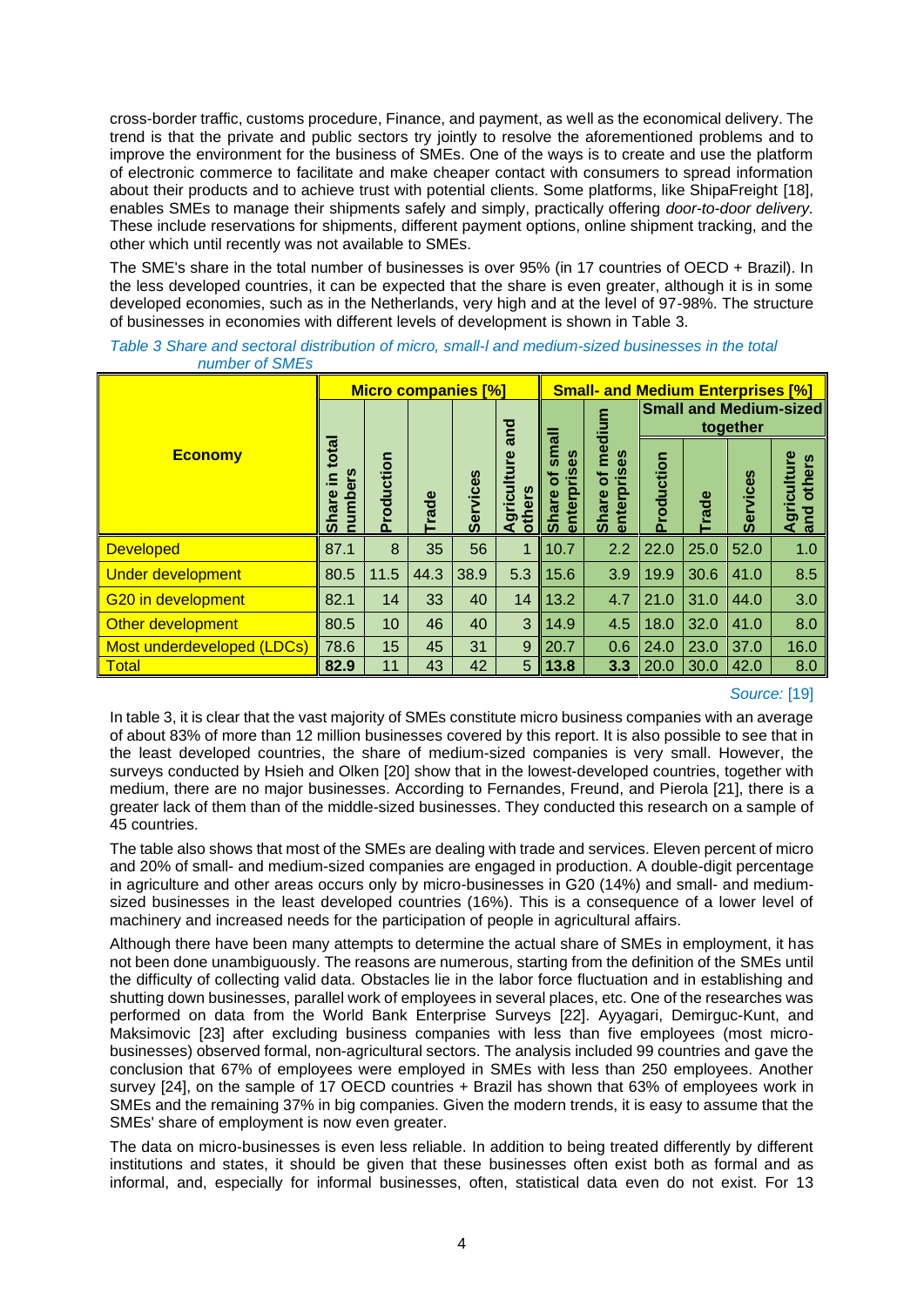countries of sub-Saharan Africa, Fox and Sohnesen [25] determined that after 70% of jobs in agriculture, informal non-agricultural micro-enterprises are reported as a second major jobs provider with 15%. SMEs and big companies in the non-agricultural sector provide 9% of the jobs.

A special group of SMEs consists of startups. In the area of services, they are almost always in the category of micro-businesses, and in the field of production they can also appear in a group of small businesses, but seldom with more than 25 employees. In general, manufacturing startups are usually equipped with more employees (in average, about 10) than startups in the area of services (in average, around 5), but these others appear much more frequently.

# **3 SME SECTOR IN THE EUROPEAN UNION**

The SMEs are considered the backbone of the EU economy. 99.8% of the businesses that have worked in 2016 In the EU was the SMEs, employing 67% of total non-financial sector employees and generated 57% of the total added value in the non-financial sector.

After years of decline after the 2008/9-year economic crisis, employment growth in the SMEs exceeds the growth of employment in the economy. From 2013. Employment in SMEs by 2016 increased by 5.2%, which is almost 50% more than the growth of employment in the economy.

In 2016, 93% of all SMEs were micro business companies. In the areas of providing "business services" and "accommodation and food services", as in construction, SMEs provide over 80% of jobs, and in the trade sector of the wholesale and the retail trade 70%. All member states, except Latvia, in 2016 have recorded employment growth in the SMEs, where 14 member states recorded employment growth by 2% or more. The leaders were Malta, Croatia, Slovakia, Portugal, Cyprus, Lithuania, and Luxembourg, with a rise higher than 3%. In all member states, except in Greece and Poland, the SMEs also recorded an increase in the added value in 2016. It grew by over 2% in 22 member states and for over 5% in five member states (Bulgaria, Croatia, Ireland, Malta, and Romania). Still, the EU has not been unified in terms of the SMEs' success. Only in nine member states (Austria, Belgium, Finland, Germany, Luxembourg, Malta, Poland, Sweden, and Great Britain) are the number of small- and medium-sized companies, the employment level in and the added value in the SMEs were higher in the year 2016 than in 2008. In contrast, these three indicators of the SMEs' performances were still below the level of 2008 in six member states (Croatia, Cyprus, Greece, Italy, Portugal, and Spain). The other 13 member states have shown only a partial recovery in one or two indicators. Based on the analysis of the indicators, employment in SMEs was expected to increase by 0.9% in 2018 and added value for 3.8% with corresponding values for 2017 (1% and 2.5%). It was a relatively stable pace of growth. The size of the expected added-value growth was based on the expected increase in inflation that has been at a very low level in recent years. [26]

Table 4 shows statistical data for EU companies in 2016.

#### *Table 4 EU-2016. Year-SMEs and big business companies: Number of businesses, employment, and added value in the non-financial sector*

| <b>Number of businesses</b> |              |              |               |                        |            |              |  |  |  |
|-----------------------------|--------------|--------------|---------------|------------------------|------------|--------------|--|--|--|
|                             | <b>Micro</b> | <b>Small</b> | <b>Medium</b> | <b>SME<sub>s</sub></b> | <b>Big</b> | <b>Total</b> |  |  |  |
| In thousands                | 22,232       | 1,392        | 225           | 23,849                 | 45         | 23,894       |  |  |  |
| % of all businesses         | 93.04        | 5.83         | 0.94          | 99.81                  | 0.19       | 100.00       |  |  |  |
| Number of employees         |              |              |               |                        |            |              |  |  |  |
| In thousands                | 41,669       | 27,982       | 23,398        | 93,049                 | 46,665     | 139,714      |  |  |  |
| % of total employees        | 29.82        | 20.03        | 16.75         | 66.60                  | 33.40      | 100.00       |  |  |  |
| <b>Added value</b>          |              |              |               |                        |            |              |  |  |  |
| In EUR billions             | 1,482        | 1,260        | 1,288         | 4,030                  | 3.065      | 7,095        |  |  |  |
| % of the total added value  | 20.89        | 17.76        | 18.15         | 56.80                  | 43.20      | 100.00       |  |  |  |
| Number of employed by the   |              |              |               |                        |            |              |  |  |  |
| company                     | 1.9          | 20.1         | 104.0         | 3.9                    | 1037.0     | 5.8          |  |  |  |
| l Added value per emploveel | 35.566       | 45.029       | 55,047        | 43,311                 | 65,681     | 50,782       |  |  |  |

*Source: Author based on* [27]

According to statistical data [28], the total number of SMEs in 2017 amounted to 24.4835 million, of which there were 22.83 million micro-businesses, 1.42 million small- and 0.2319 million medium-sized companies.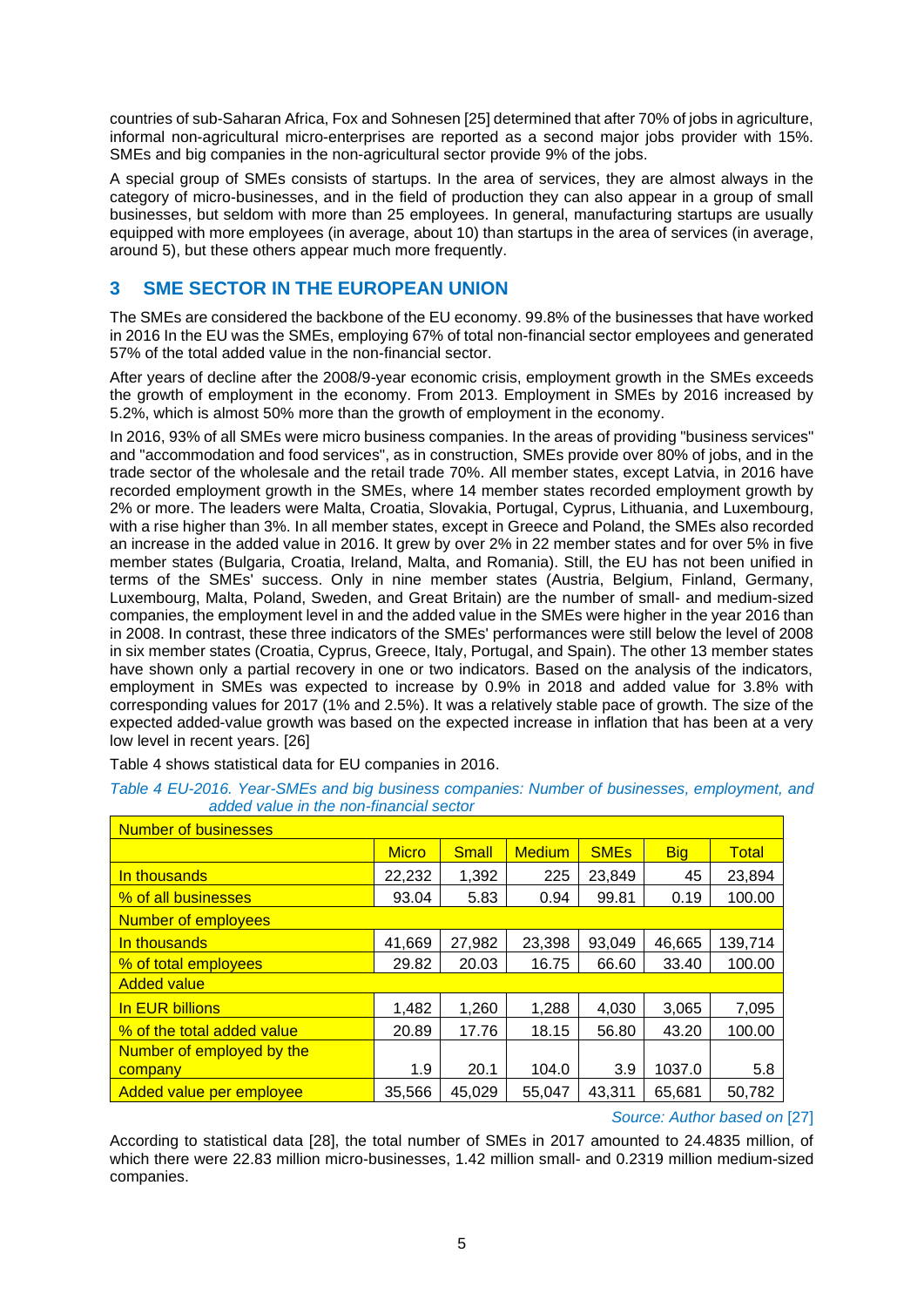# **4 SMEs SECTOR IN RUSSIA**

As in Chapter 2.2, the division of SMEs in Russia differs from the division valid in the EU, Serbia and other European states, so the results cannot be completely compared to all categories, but they can be comparable at the SMEs level.

According to official data published on the federal web portal [29], the number of SMEs in Russia recorded a significant decline in 2013. Year and light growth in 2014 years, which can be seen in Figure 1.



*Figure 1 Number of small- and medium-sized businesses in Russia including entrepreneurs in the period 2012-2014*



Figure 2 shows the structure of the SMEs in Russia in the period 2012-2014.

*Figure 2 Structures of small- and medium-sized businesses in Russia including entrepreneurs in the period 2012-2014*

#### *Source: author based on* [29]

*Source: author based on* [29]

|                                       | Year |              | <b>Small Business</b><br><b>Companies</b> | <b>Medium</b>                       | <b>SME<sub>s</sub></b> |  |
|---------------------------------------|------|--------------|-------------------------------------------|-------------------------------------|------------------------|--|
|                                       |      | <b>Total</b> | <b>From that,</b><br>micro                | <b>Business</b><br><b>Companies</b> |                        |  |
| Number of businesses at the end of    | 2015 | 2,222,372    | 1,990,003                                 | 19,278                              | 2,241,650              |  |
| the year                              | 2016 | 2,770,562    | 2,597,646                                 | 13,346                              | 2,783,908              |  |
| Number of employed employees full-    | 2015 | 10.3776      | 4.1979                                    | 2.0366                              | 12.414                 |  |
| time in millions                      | 2016 | 10.0559      | 5.0057                                    | 1.6766                              | 11.733                 |  |
| middle number of<br>external<br>The:  | 2015 |              |                                           |                                     |                        |  |
| workers on all bases in thousands     | 2016 | 681.0        | 490.4                                     | 29.6                                |                        |  |
| Turnover of businesses in billions of | 2015 | 44.1243      | 18.5870                                   | 2.0366                              | 46.161                 |  |
| rubles (course at 31.12.201x)*        | 2016 | 38,877.0     | 20,138.8                                  | 7,590.4                             | 46.467                 |  |

*Table 5 SME statistics for the years 2015 and 2016 (without entrepreneurs)*

*\* 31.12.2015 ratio 79.6972 RUB for €1; 31.12.2016 – 63.8111; 31.12.2014 – 68.3427*

Introducing economic sanctions to Russia by the US and the EU forced Russia to orient itself to an international production of imports, which prompted the development of Russian SMEs. The number of small- and medium-sized companies has increased in 2015 and besides the 2016 year as shown in table 5. [30]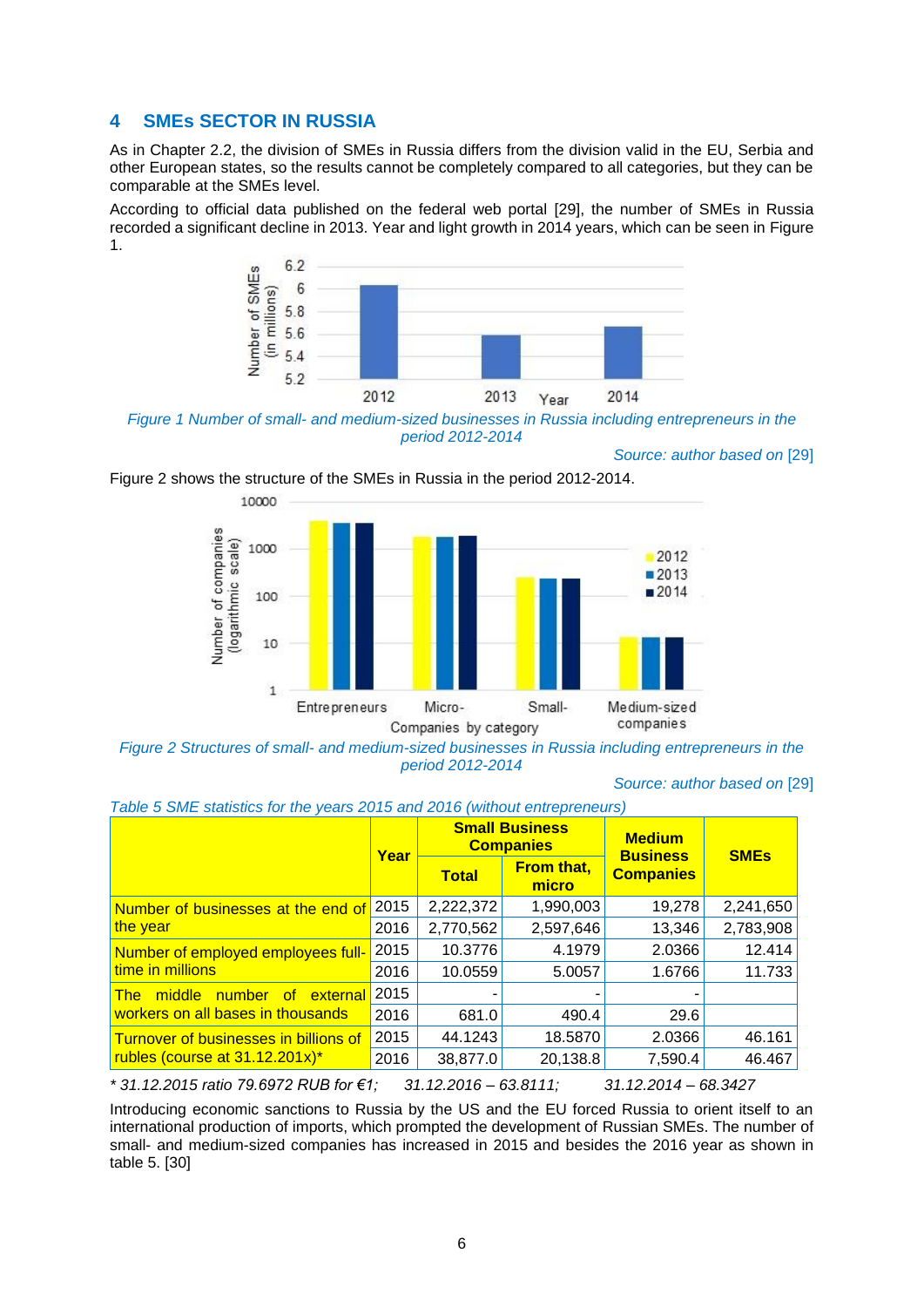However, although the Russian government promoted the development of the SMEs, the growth remained relatively slow in 2017 (only 1.3%) and reached the number of about 5.8 million businesses, which is still less than they were 2012. Micro-businesses ( $\leq$  15 employees) provided the growth. The number of small businesses declined by 1.6%, and the number of secondary companies (101-250 employees) decreased by 3.4%. Moscow and St. Petersburg recorded the biggest growth with 5.2% and 3.8% respectively. [31]

# **5 SME SECTOR IN SERBIA**

In this research, we classified Serbian companies in the manner shown in Chapter 1.1. Based on Table 6, one can see that the total number of businesses after the smaller falls in 2014 and 2015, in 2016, recorded a 4.97% increase.

| <b>Years</b> | <b>Companies according to the number of</b><br>employed persons |       |               |            |        |  |  |  |  |
|--------------|-----------------------------------------------------------------|-------|---------------|------------|--------|--|--|--|--|
|              | <b>Micro</b>                                                    | Small | <b>Medium</b> | <b>Big</b> |        |  |  |  |  |
| 2016         | 78,049                                                          | 9,713 | 2,170         | 489        | 90,421 |  |  |  |  |
| 2015         | 74,446                                                          | 9,127 | 2,084         | 481        | 86,138 |  |  |  |  |
| 2014         | 75,698                                                          | 8,787 | 2,025         | 486        | 86,996 |  |  |  |  |
| 2013         | 76,126                                                          | 8,903 | 2,011         | 489        | 87,529 |  |  |  |  |
| 2012         | 73,349                                                          | 9,042 | 2,025         | 505        | 84,921 |  |  |  |  |
| 2011         | 73,108                                                          | 8,990 | 2,105         | 487        | 84,690 |  |  |  |  |
| 2010         | 72,191                                                          | 8,958 | 2,129         | 509        | 83,787 |  |  |  |  |

*Table 6 Number of business entities in Serbia according to the size in the period 2010-2016*

*Source: Author based on* [32]

The biggest growth was reported in small businesses (6.42%). Slightly less than average has increased the number of micro-businesses (4.84%) and medium-sized businesses (4.13%), and large businesses achieved the smallest increase, only 1.66%.

Table 7 shows the number of businesses in Serbia in 2016, according to the size of business entities and activities.

*Table 7 Number of business entities by size in 2016.*

|                                                                         | <b>Business companies according to the</b><br>number of employees |              | Total         |            |        |
|-------------------------------------------------------------------------|-------------------------------------------------------------------|--------------|---------------|------------|--------|
|                                                                         | <b>Micro</b>                                                      | <b>Small</b> | <b>Medium</b> | <b>Big</b> |        |
| <b>Republic of Serbia</b>                                               | 78,049                                                            | 9,713        | 2,170         | 489        | 90,421 |
| <b>Mining</b>                                                           | 284                                                               | 41           | 15            | 9          | 349    |
| <b>Processing industry</b>                                              | 13,197                                                            | 2,716        | 853           | 212        | 16,978 |
| Supply of electricity, gas, and steam                                   | 719                                                               | 51           | 24            | 7          | 801    |
| Water supply and wastewater management                                  | 569                                                               | 152          | 138           | 28         | 887    |
| Construction                                                            | 6,497                                                             | 872          | 220           | 33         | 7,622  |
| Wholesale and retail trade and repair of motor<br>vehicles              | 29,820                                                            | 2,867        | 408           | 80         | 33,175 |
| <b>Traffic and storage</b>                                              | 5,050                                                             | 731          | 134           | 34         | 5,949  |
| <b>Accommodation and food services</b>                                  | 2,893                                                             | 483          | 60            | 4          | 3,440  |
| Informing and communicating                                             | 4,063                                                             | 485          | 91            | 25         | 4,664  |
| <b>Real Estate Business</b>                                             | 1,086                                                             | 66           | 17            | 1          | 1,170  |
| <b>Professional, scientific, innovative and</b><br>technical activities | 10,960                                                            | 899          | 119           | 15         | 11,993 |
| Administrative and secondary service activities                         | 2,911                                                             | 350          | 91            | 41         | 3,393  |

*Source: Author based on* [32]

The number of employed persons by the size of business entities and activities and their distribution in the total number of business entities is shown in Table 8.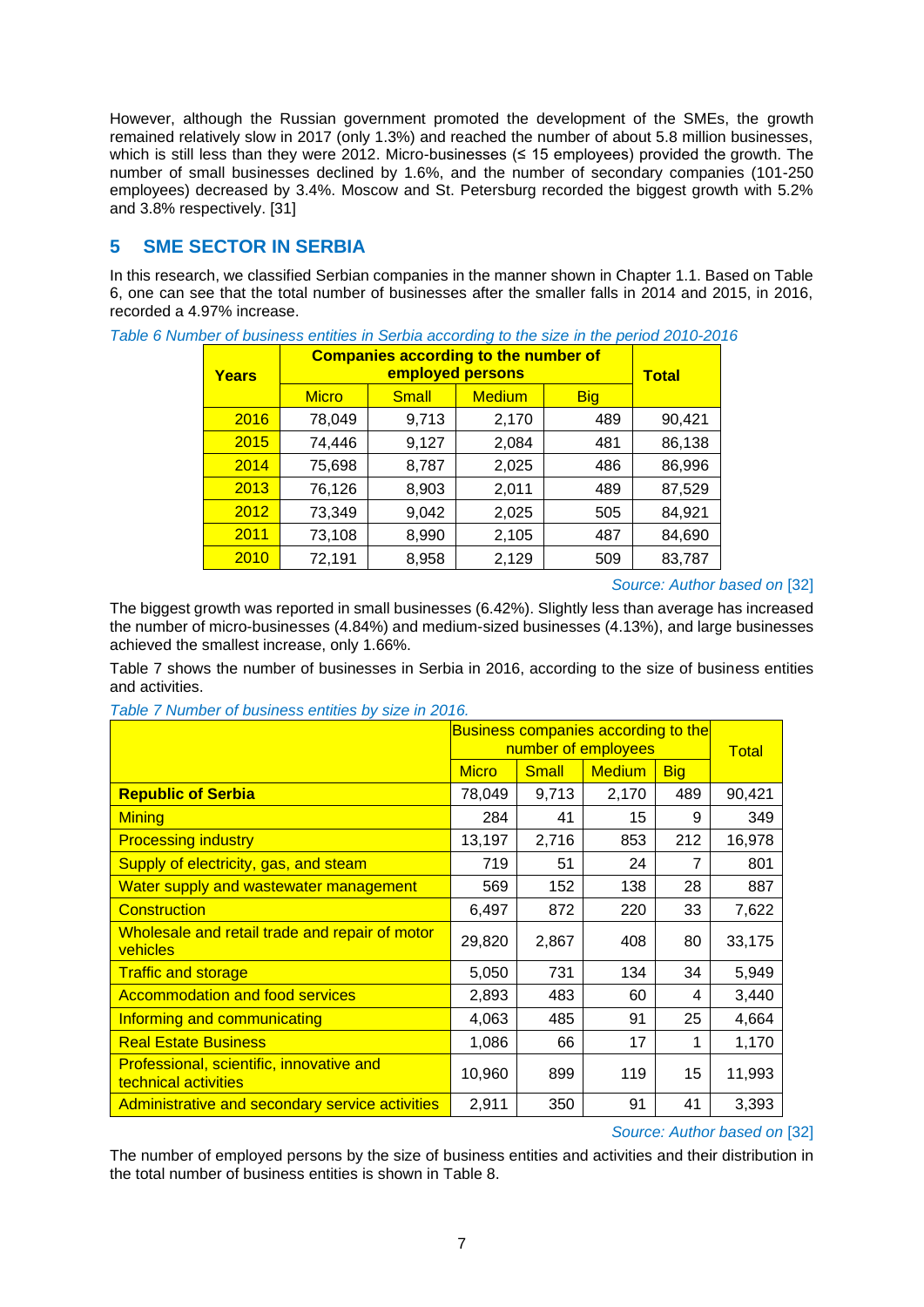|                                                           |              | Business companies according to the |                     |            |              |  |  |  |
|-----------------------------------------------------------|--------------|-------------------------------------|---------------------|------------|--------------|--|--|--|
|                                                           |              |                                     | number of employees |            |              |  |  |  |
|                                                           | <b>Micro</b> | <b>Small</b>                        | <b>Medium</b>       | <b>Big</b> | <b>Total</b> |  |  |  |
| <b>Republic of Serbia</b>                                 | 2.76         | 19.96                               | 103.63              | 880.93     | 11.77        |  |  |  |
| <b>Mining</b>                                             | 2.58         | 25.02                               | 108.07              | 1052.11    | 36.82        |  |  |  |
| <b>Processing industry</b>                                | 2.80         | 21.35                               | 105.10              | 714.46     | 19.79        |  |  |  |
| Supply of electricity, gas, and steam                     | 1.59         | 23.43                               | 107.17              | 5238.57    | 51.91        |  |  |  |
| Water supply and wastewater management                    | 2.80         | 23.70                               | 118.16              | 552.96     | 41.70        |  |  |  |
| <b>Construction</b>                                       | 2.57         | 20.33                               | 102.54              | 470.09     | 9.51         |  |  |  |
| Wholesale and retail trade and repair of motor            |              |                                     |                     |            |              |  |  |  |
| vehicles                                                  | 2.74         | 18.68                               | 101.04              | 834.08     | 7.33         |  |  |  |
| <b>Traffic and storage</b>                                | 3.07         | 19.72                               | 98.71               | 1706.94    | 17.01        |  |  |  |
| <b>Accommodation and food services</b>                    | 2.92         | 19.70                               | 100.77              | 573.00     | 7.65         |  |  |  |
| Informing and communicating                               | 2.67         | 19.61                               | 101.74              | 894.88     | 11.14        |  |  |  |
| <b>Real Estate Business</b>                               | 2.23         | 19.36                               | 108.88              | 258.00     | 4.96         |  |  |  |
| <b>Professional, scientific, innovative and technical</b> |              |                                     |                     |            |              |  |  |  |
| activities                                                | 2.83         | 18.74                               | 95.70               | 654.73     | 5.76         |  |  |  |
| Administrative and secondary service activities           | 2.74         | 20.73                               | 100.90              | 1040.73    | 19.77        |  |  |  |

*Table 8 Average number of employees in Serbia per company*

### *Source: Author based on* [32]

The average number of employees per business company is shown in Table 8*,* indicating the fact that in all categories, the number of employees is considerably below the top limit value foreseen for that category of SMEs. In the case of small- and medium-sized businesses, the average value is set at the level of about 40% of the above limit value for that category, and in the case of micro-businesses, that percentage is around 28. This could mean that it is a business that is considerably below what they can expect and that there is a significant space for their progress.

# **6 CONCLUSION**

The survey confirmed that SMEs are under-researched and given insufficient attention, although they are dominant in terms of the share in the total number of companies. The most obvious example is the grouping of companies, as one can see immediately that there is no unique world-class classification. However, classification is the basis for any further consideration and data comparison. This situation is a consequence of the huge difference between SMEs in what they do and, in the ways, and conditions in which they operate. The range is very wide, from the fact that SMEs are the bearers of modern technologies and digitization, to where they only serve the survival of their founders and employees. SMEs have great potential in cross-border trade, but they also face major obstacles, primarily in legislation that is not adapted to them.

The survey also confirmed that in more developed economies, SMEs, startups are primarily to develop and market new technology, and in underdeveloped economies, SMEs are primarily set up to help founders survive.

Finally, it should be emphasized that SMEs can be a source of jobs and a contribution to the economy of a country, but the main driving force lies in large enterprises.

### **WORKS CITED**

- [1] IFRS, "Međunarodni standard finansijskog izveštavanja (IFRS) za male i srednje entitete," 2015. [Online]. Available: http://eifrs.ifrs.org/eifrs/sme/sr/2015\_IFRS\_za\_SMEs\_Serbian.pdf.
- [2] APR, "Kriterijumi za razvrstavanje i granične vrednosti za 2017. godinu," 31 12 2017. [Online]. Available:

http://www.apr.gov.rs/Регистри/Финансијскиизвештаји/Разврставањеправнихлица/Критерију мизаразврставањеиграничневредности.aspx.

[3] EC, Nova definicija MSP-a: Vodič za korisnike, EU - Enterprise and Industry Publications, 2005.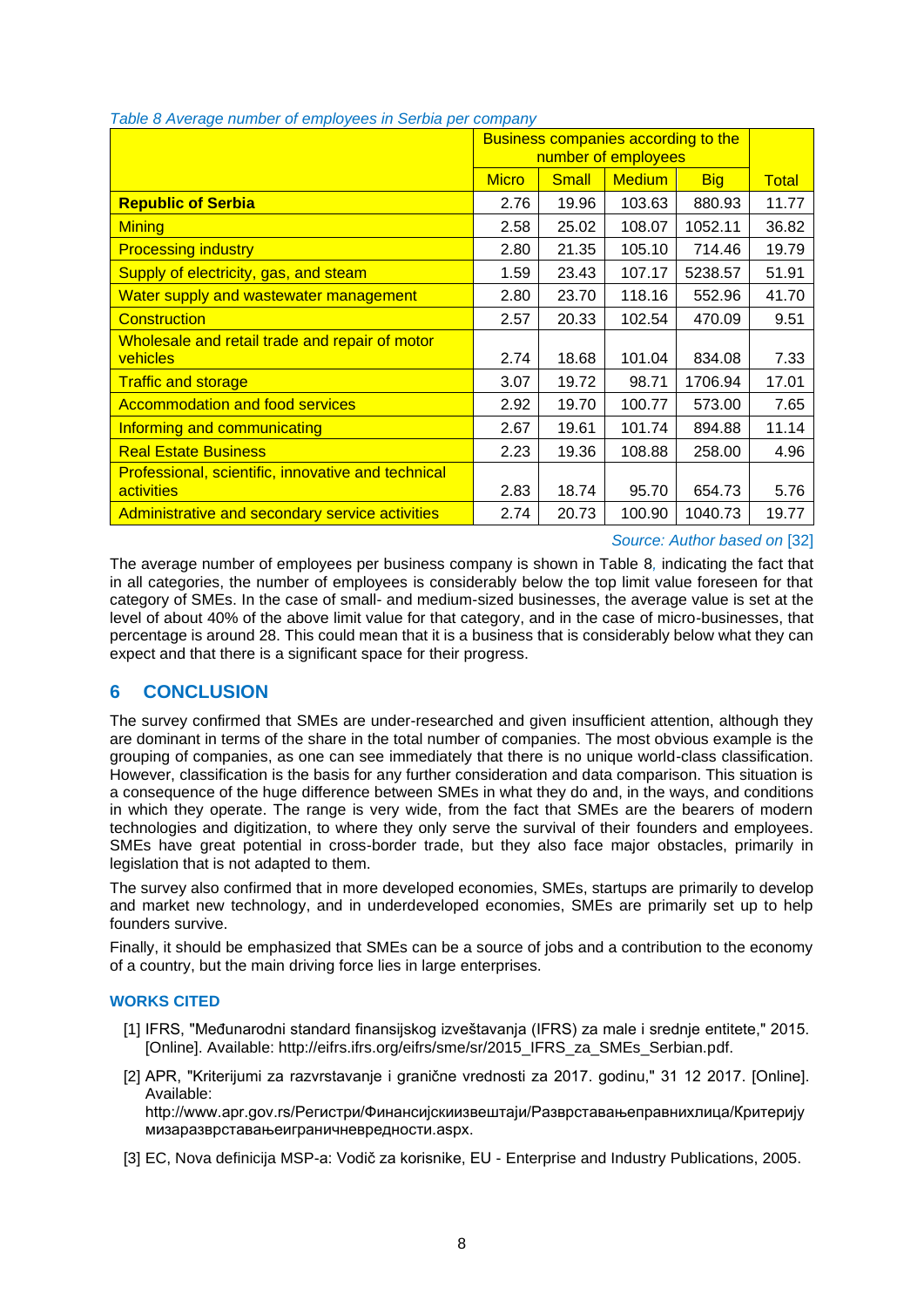- [4] J. Bolton, Report of the Committee of Enquiry into Small Firms, London: HMSO, 1971.
- [5] EC, "Definition of Micro, Small and Medium-sized Enterprises Adopted by the Commission," *Official Journal of the European Union,* pp. 39-41, 06 05 2003.
- [6] BMWI, "The German Mittelstand: Facts and figures about German SMEs," 2014. [Online]. Available: https://www.bmwi.de/Redaktion/EN/Publikationen/wirtschaftsmotor-mittelstand-zahlenund-fakten-zu-den-deutschen-kmu.pdf? blob=publicationFile&v=4.
- [7] M. Schwartz, KfW SME Panel 2016, Frankfurt am Main: KfW Research, 2016.
- [8] L. Lazarević, "Razvrstavanje pravnih lica po veličini kalkulator za razvrstavanje," 22 01 2014. [Online]. Available: http://www.mena.rs/cms/index.php?option=com\_content&view=article&id=541%3Arazvrstavanje -pravnih-lica-po-veliini-kalkulator-za-razvrstavanje&catid=37%3Akomentaripropisa&Itemid=79&lang=sr.
- [9] "About SME," 2016. [Online]. Available: http://en.smb.gov.ru/sme/about/.
- [10] R. Blackburn, "Small Businesses in the UK: From Hard Times to Great Expectations," in *The 22nd Japanese Annual Small Business Society (JASBS) National Annual Conference*, Kawasaki, 2002.
- [11] J. Champaneri, "Business Population Estimates for the UK and Regions in 2017," 30 11 2017. [Online]. Available: https://assets.publishing.service.gov.uk/government/uploads/system/uploads/attachment\_data/fil e/663235/bpe\_2017\_statistical\_release.pdf.
- [12] J. A. Schumpeter, The Theory of Economic Development: An Inquiry into Profits, Capital, Credit, Interest, and the Business Cycle, New Brunswick, New Jersey: Transaction Books, 1934; 1983; 2008.
- [13] G. Metzger, KfW-Start-up Monitor 2017: Record employment with side-effects: fewer start-ups than ever, Frankfurt am Main: KfW, 2017.
- [14] J. Armario, D. Ruiz and E. Armario, "Market orientation and internationalization in small and medium-sized enterprises," *Journal of Small Business Management,* vol. 46, p. 485–511, 2008.
- [15] J. Narver and S. Slater, "The effect of a market orientation on business profitability," *Journal of Marketing,* no. 54, p. 20–35, 1990.
- [16] A. Kohli, B. Jaworski and A. Kumar, "MARKOR: A measure of market orientation," *Journal of Marketing Research,* no. 30, p. 467–77, 1993.
- [17] T. S. Al Essa, "This is the secret of the most successful small businesses," 15 01 2018. [Online]. Available: https://www.weforum.org/agenda/2018/01/this-is-the-secret-of-the-most-successfulsmall-businesses/.
- [18] S. Mundy, "Agility Launches New Online Forwarding Platform Shipa Freight™," 17 04 2018. [Online]. Available: https://www.agility.com/en/2018/04/agility-launches-new-online-forwardingplatform-shipa-freight/.
- [19] WTO, World Trade Report 2016 Levelling the trading field for SMEs, Geneva: World Trade Organization, 2016.
- [20] C. T. Hsieh and B. A. Olken, "The Missing 'Missing Middle'," *Journal of Economic Perspectives,*  vol. 28, no. 3, pp. 89-108, 2014.
- [21] A. M. Fernandes, C. Freund, and M. D. Pierola, "Exporter behavior, country size and stage of development: evidence from the exporter dynamics database," *Journal of Development Economics,* pp. 121-137, 2016.
- [22] WBES, "Enterprise Surveys Data," 2014. [Online]. Available: http://www.enterprisesurveys.org/data/survey-datasets.
- [23] M. Ayyagari, A. Demirgüc-Kunt and V. Maksimović, "Who creates jobs in developing countries?," *Small Business Economics,* pp. 75-99, 2014.